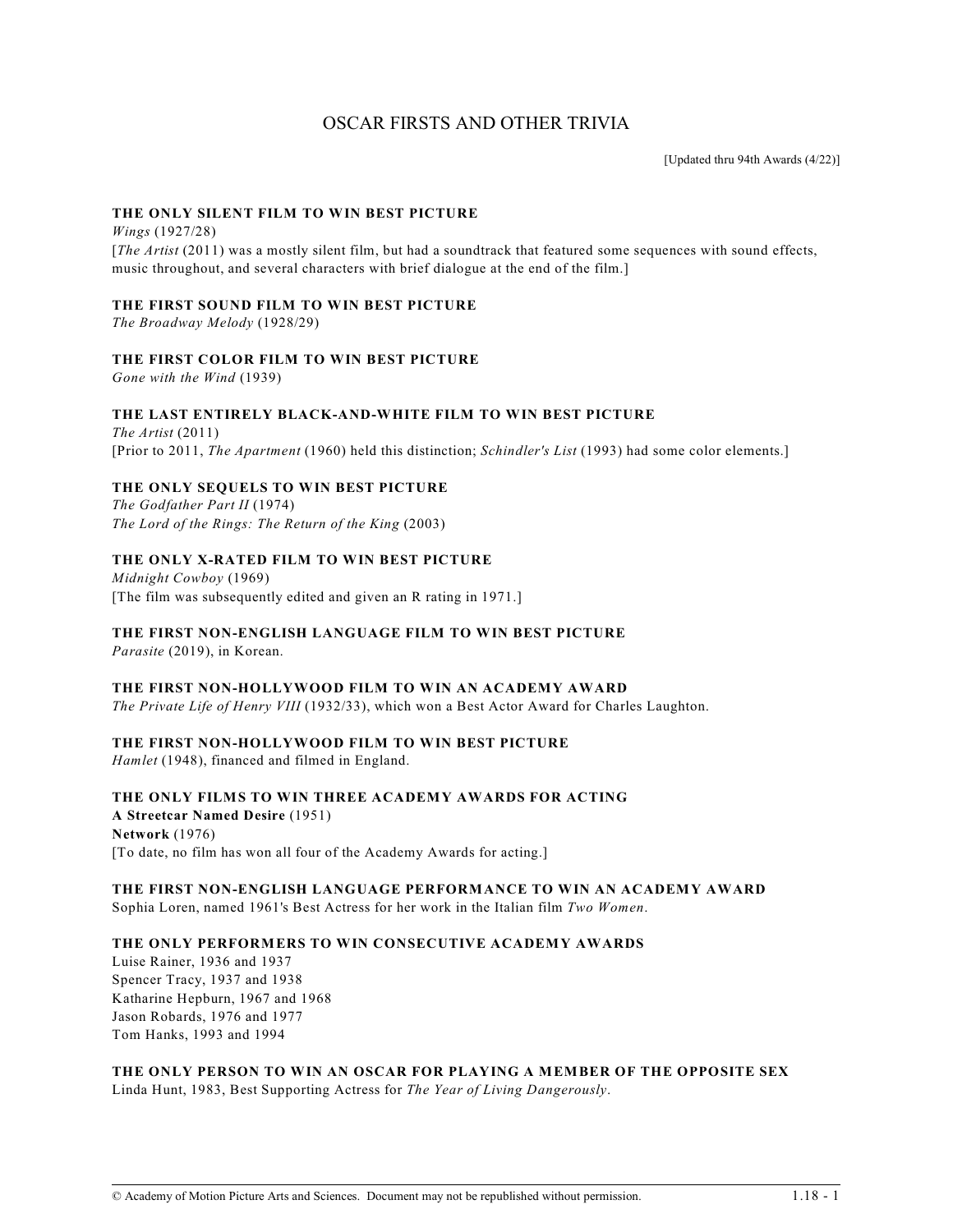## **THE ONLY PERFORMER NOMINATED TWICE FOR THE SAME PERFORMANCE**

Barry Fitzgerald, 1944, nominated both as Best Actor and Best Supporting Actor for *Going My Way*. [Such a feat is not possible under current Academy rules.]

# **THE ONLY PERFORMER TO WIN TWO OSCARS FOR THE SAME PERFORMANCE**

Harold Russell, 1946, voted Best Supporting Actor for *The Best Years of Our Lives*, and voted an Honorary Oscar that year for his performance.

# **MOST HONORED INDIVIDUALS AT A SINGLE CEREMONY**

(male) Walt Disney (1953), in the categories of Documentary Feature, Documentary Short Subject, Cartoon Short Subject and Two-reel Short Subject.

(female) Fran Walsh (2003), in the categories of Original Song, Best Picture and Adapted Screenplay.

## **THE FIRST POSTHUMOUS OSCAR WINNER**

Sidney Howard, 1939 winner for writing the screenplay of *Gone with the Wind*.

## **THE FIRST POSTHUMOUS ACTING OSCAR WINNER**

Peter Finch, 1976 Best Actor winner for *Network*.

## **THE ONLY YEARS TWO OSCARS WERE GIVEN FOR BEST DIRECTOR**

1961, Robert Wise and Jerome Robbins, co-directors of *West Side Story*. 2007, Joel Coen and Ethan Coen, co-directors of *No Country for Old Men*.

## **THE FIRST PERSON TO WIN OSCARS FOR DIRECTING AND WRITING**

Leo McCarey, 1944, for *Going My Way*.

## **THE FIRST PERSON TO WIN OSCARS FOR DIRECTING, WRITING AND BEST PICTURE**

Billy Wilder, 1960, for *The Apartment*. [This feat was not possible prior to 1951, when the Best Picture award went to the studio rather than individual producers.]

## **THE ONLY PERSONS TO WIN OSCARS FOR ACTING AND BEST PICTURE**

Michael Douglas: Best Picture for *One Flew over the Cuckoo's Nest* (1975); Leading Actor for *Wall Street* (1987) George Clooney: Supporting Actor for *Syriana* (2005); Best Picture for *Argo* (2012) Brad Pitt: Best Picture for *12 Years a Slave* (2013); Supporting Actor for *Once upon a Time...in Hollywood* (2019) Frances McDormand: Leading Actress for *Fargo* (1996), *Three Billboards outside Ebbing, Missouri* (2017), *Nomadland* (2020); Best Picture for *Nomadland* (2020)

## **THE ONLY PERSON TO WIN OSCARS FOR ACTING AND WRITING**

Emma Thompson, 1992 Leading Actress for *Howards End*, 1995 Adapted Screenplay for *Sense and Sensibility*.

## **THE ONLY THREE-GENERATION OSCAR-WINNING FAMILIES**

The Hustons. Walter Huston won Best Supporting Actor in 1948; son John Huston won Best Director and Best Screenplay in 1948; and granddaughter Anjelica Huston won Best Supporting Actress in 1985.

The Coppolas. Carmine Coppola won for Original Dramatic Score in 1974; son Francis Ford Coppola's first win was for Original Screenplay in 1970; and granddaughter Sofia Coppola won for Original Screenplay in 2003.

# **THE ONLY BROTHER AND SISTER TO WIN ACTING OSCARS**

Lionel Barrymore, 1930/31 Ethel Barrymore, 1944

## **THE ONLY SISTERS TO WIN ACTING OSCARS**

Joan Fontaine, 1941 Olivia de Havilland, 1946 and 1949